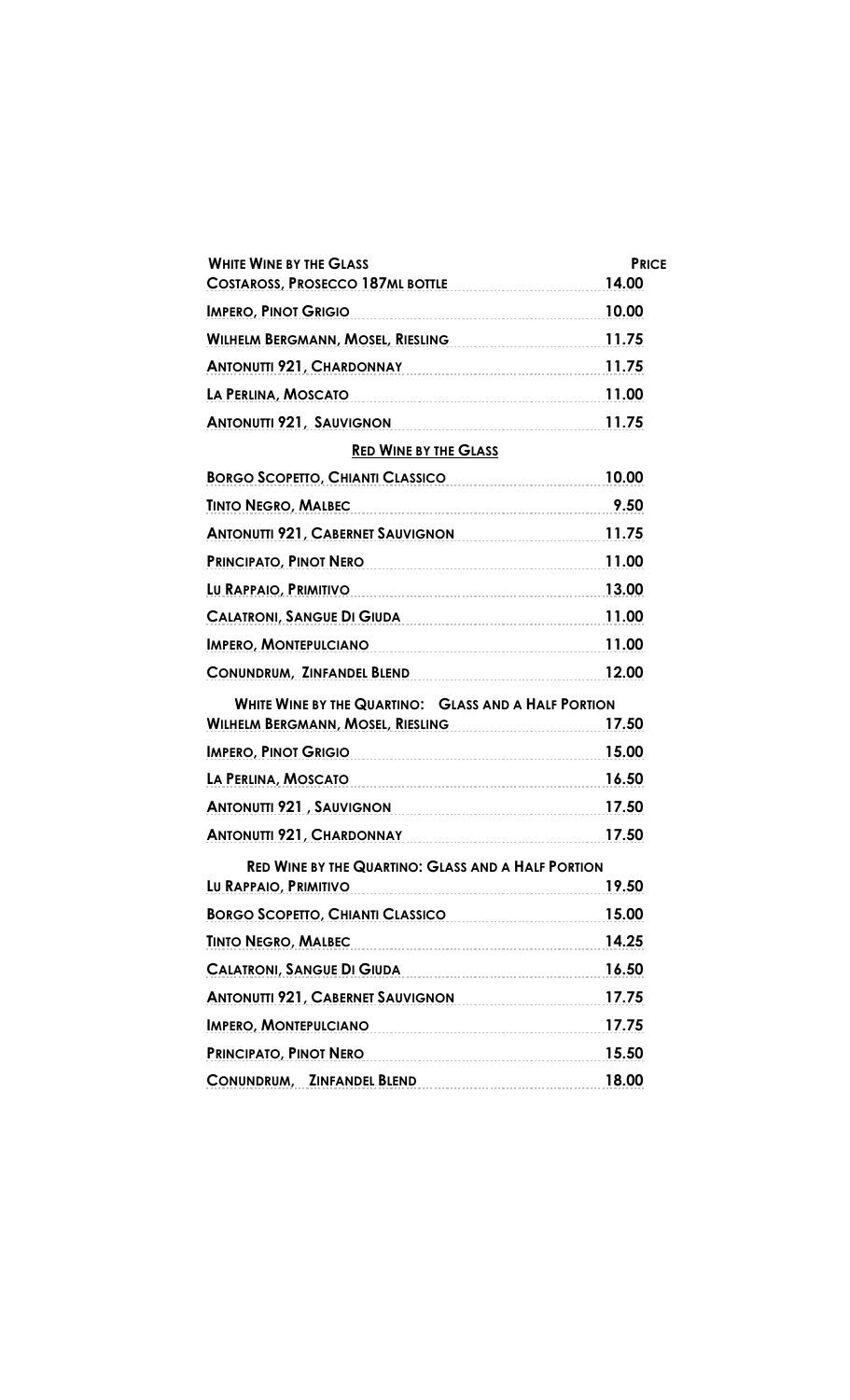## **ITALIAN RED**

 **ANTONUTTI 921, CABERNET SAUVIGNON 48.00**

| SINELLO, MONTEPULCIANO D'ABRUZZO              | 48.00  |
|-----------------------------------------------|--------|
| <b>BONFANTE &amp; CHIARLE, BARBERA D'ASTI</b> | 46.00  |
| LE ORIGINI, AGLIANICO                         | 48.00  |
| LU RAPPAIO, PRIMITIVO                         | 52.00  |
| <b>CALATRONI, SANGUE DI GUIDA</b>             | 48.00  |
| TENAZZI, CA DEI ROCCHI BLEND, CABERNET/MERLOT | 69.00  |
| <b>LEGIT, CABERNET SAUVIGNON</b>              | 79.00  |
| <b>ANTONUTTI 921, CABERNET SAUVIGNON</b>      | 48.00  |
| <b>IMPERO, MONTEPULCIANO</b>                  | 47.00  |
| PRINCIPATO, PINOT NERO                        | 45.00  |
| <b>ALLEGRINI, PALLAZO DELLA TORRE</b>         | 63.00  |
| <b>REMOLE, SUPER TUSCAN</b>                   | 61.00  |
| <b>FOLONARI, MERLOT</b>                       | 44.00  |
| <b>ZENATO, RIPASSA</b>                        | 75.00  |
| <b>TENAZZI, AMARONE CLASSICO</b>              | 155.00 |
| <b>RUBESCO, SANGIOVESE BLEND</b>              | 55.00  |
| <b>LUCENTE, MONTALCINO</b>                    | 69.00  |
| <b>ANTINORI, SANTA CRISTINA</b>               | 48.00  |
| <b>RUFFINO, CHIANTI SUPERIOR</b>              | 44.00  |
| <b>CAPARZO, SANGIOVESE</b>                    | 45.00  |
| <b>OPERA, CHIANTI RISERVA</b>                 | 59.00  |
| <b>ANTINORI, CHIANTI CLASSICO RISERVA</b>     | 75.00  |
| <b>DIEVOLE, CHIANTI CLASSICO</b>              | 55.00  |
| <b>BORGO SCOPETTO, CHIANTI CLASSICO</b>       | 42.00  |
| <b>TENUTA DI ARCENO, CHIANTI CLASSICO</b>     | 65.00  |
| <u>FONTERUTOLI, CHIANTI CLASSICO</u>          | 65.00  |
| MONTEGROSSI, CHIANTI CLASSICO 69.00           |        |
| ARGIANO, ROSSO DI MONTALCINO                  | 68.00  |
| LUCE, BRUNELLO DI MONTALCINO 199.00           |        |
| ANTINORI, TIGNANELLO 245.00                   |        |
| LUCE, MONTALCINO                              | 199.00 |
| MASSOLINO, BAROLO 95.00                       |        |
| <u>RENATO RATTI, BAROLO 125.00</u>            |        |
| PIO CESARE, BAROLO 185.00                     |        |
| <b>VIETTI, BAROLO</b>                         | 105.00 |
| ORNELLAIA "SERRE NUOVE," BOLGHERI 135.00      |        |
| ARGIANO, BRUNELLO DI MONTALCINO 145.00        |        |
| CAPARZO, BRUNELLO DI MONTALCINO               | 125.00 |
| ARGIANO, SOLENGO, SUPER TUSCAN                | 155.00 |
|                                               |        |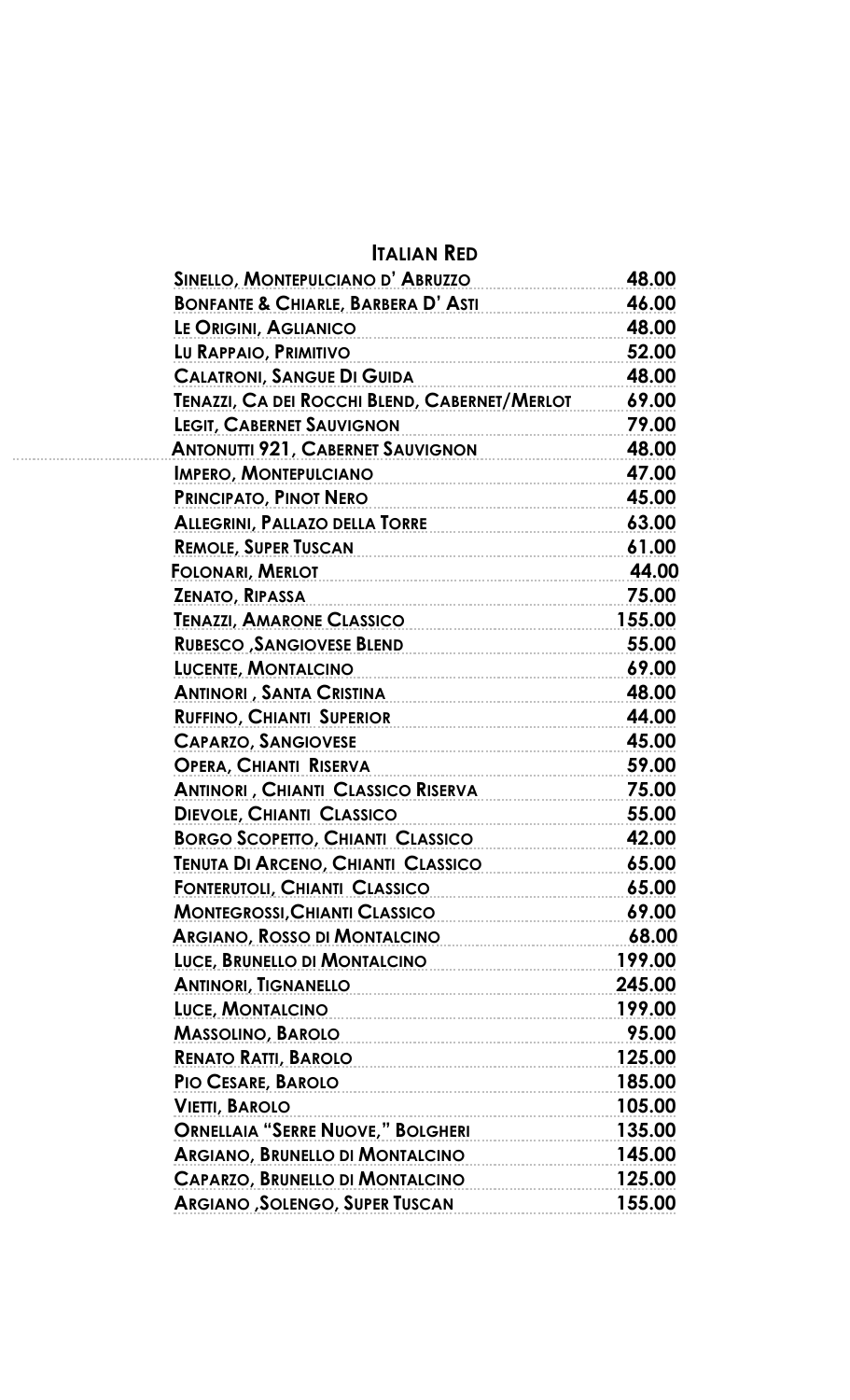### **ITALIAN SPARKLING BOTTLE**

| <b>COSTAROSS, PROSECCO</b> | 42.00 |
|----------------------------|-------|
|                            |       |

#### **ITALIAN WHITE**

| <b>ANTONUTTI 921, CHARDONNAY</b> | 48.00 |
|----------------------------------|-------|
| LA PERLINA, MOSCATO              | 42.00 |
| <b>IMPERO, PINOT GRIGIO</b>      | 40.00 |
| <b>ANTONUTTI 921, SAUVIGNON</b>  | 48.00 |
| <b>CAPARZO, CHARDONNAY</b>       | 45.00 |

#### **SPARKLING**

| MUMM, NAPA, BLANC DE BLANCS                   | 65.00  |
|-----------------------------------------------|--------|
| <b>SCHRAMSBERG, BLANC DE BLANC</b>            | 85.00  |
| <b>MOËT &amp; CHANDON, IMPERIAL</b>           | 135.00 |
| <b>PIPER HEIDSICK, BRUT</b>                   | 140.00 |
| <b>MOËT &amp; CHANDON, BRUT IMPERIAL ROSÉ</b> | 165.00 |

#### **OTHER WHITE WINE**

| <b>CONUNDRUM, SAUVIGNON BLANC BLEND</b>    | 48.00  |
|--------------------------------------------|--------|
| <b>HONIG, NAPA VALLEY</b>                  | 49.00  |
| <b>MOHUA, NEW ZEALAND, SAUVIGNON BLANC</b> | 53.00  |
| <b>SMITH STORY, RIESLING</b>               | 44.00  |
| <b>CLINE, VIOGNIER</b>                     | 46.00  |
| <b>HEITZ, CHARDONNAY</b>                   | 65.00  |
| <b>ANTICA, CHARDONNAY</b>                  | 125.00 |
| <b>STONESTREET, CHARDONNAY</b>             | 60.00  |
| <b>KISTLER, CHARDONNAY</b>                 | 140.00 |
| <b>LOUIS LATOUR, PULIGNY MONTRACHET</b>    | 145.00 |